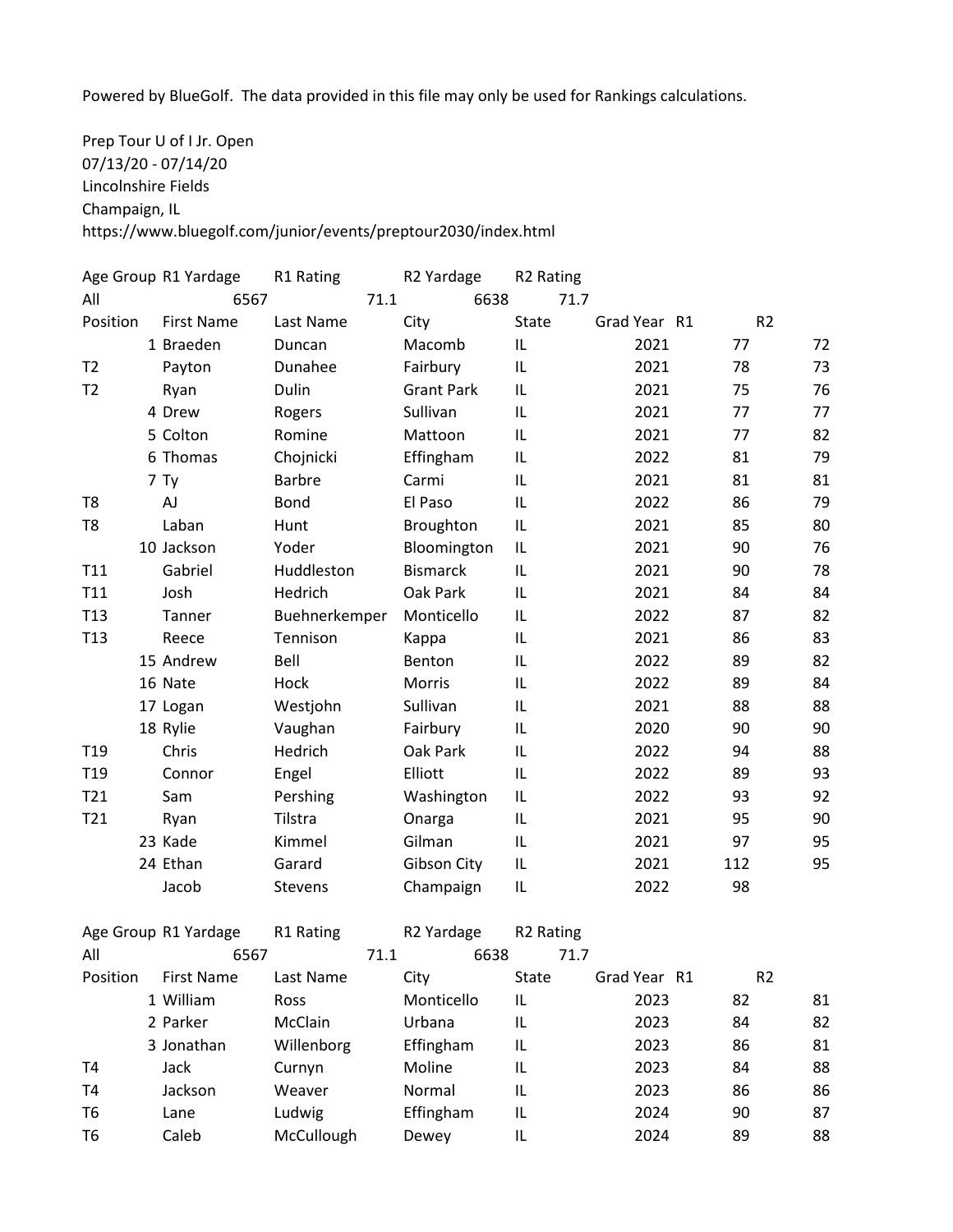| T <sub>8</sub> | Hunter                | Ficken               |      | O'Fallon          | IL                                      | 2023         | 96             | 91       |
|----------------|-----------------------|----------------------|------|-------------------|-----------------------------------------|--------------|----------------|----------|
| T <sub>8</sub> | Charlie               | Wegman               |      | Effingham         | $\ensuremath{\mathsf{IL}}\xspace$       | 2024         | 93             | 94       |
|                | 10 Jacob              | Kern                 |      | Saint Joseph      | $\ensuremath{\mathsf{IL}}\xspace$       | 2023         | 94             | 94       |
|                | 11 Wilson             | Kirby                |      | Champaign         | IL                                      | 2024         | 106            | 90       |
|                | 12 Evan               | Izquierdo            |      | Gilman            | IL                                      | 2023         | 118            | 108      |
|                | 13 Kamden             | Kimmel               |      | Gilman            | IL                                      | 2023         | 121            | 115      |
|                | 14 Collin             | Tilstra              |      | Onarga            | $\ensuremath{\mathsf{IL}}\xspace$       | 2024         | 129            | 122      |
|                | Gordon                | Jockisch             |      | Peoria            | IL                                      | 2023         | 118            |          |
|                |                       |                      |      |                   |                                         |              |                |          |
|                | Age Group R1 Yardage  | R1 Rating            |      | R2 Yardage        | R <sub>2</sub> Rating                   |              |                |          |
| All            | 5626                  |                      | 72.6 | 5632              | 72.4                                    |              |                |          |
| Position       | <b>First Name</b>     | Last Name            |      | City              | <b>State</b>                            | Grad Year R1 | R <sub>2</sub> |          |
|                | 1 Reagan              | Kennedy              |      | Bloomington       | $\ensuremath{\mathsf{IL}}\xspace$       | 2023         | 79             | 68       |
| T <sub>2</sub> | Elaine<br>Allison     | Grant                |      | Chillicothe       | IL                                      | 2022         | 78<br>77       | 77       |
| T <sub>2</sub> | 4 Dani Grace          | Pacocha<br>Schrock   |      | Eureka<br>Pontiac | IL<br>$\ensuremath{\mathsf{IL}}\xspace$ | 2022<br>2022 | 75             | 78<br>81 |
|                |                       |                      |      | Loves Park        | IL                                      | 2021         | 75             | 82       |
|                | 5 Brighton<br>6 Bella | Young<br>Heintzelman |      |                   |                                         |              | 82             | 79       |
|                | Ellie                 |                      |      | Dixon             | IL                                      | 2021         |                | 82       |
| T7             |                       | Wegman               |      | Effingham         | $\ensuremath{\mathsf{IL}}\xspace$       | 2022         | 85             |          |
| T7             | Macy                  | Ludwig               |      | Effingham         | $\sf IL$                                | 2021         | 83             | 84       |
| T7             | Jadyn                 | Spinks               |      | Bloomington       | $\sf IL$                                | 2021         | 89             | 78       |
|                | 10 Brooke             | Erhard               |      | Champaign         | IL                                      | 2022         | 91             | 79       |
|                | 11 Ashley             | Long                 |      | Monticello        | IL                                      | 2021         | 86             | 90       |
|                | 12 Sarah              | <b>Bond</b>          |      | El Paso           | IL                                      | 2023         | 93             | 89       |
|                | 13 Averie             | <b>Bushue</b>        |      | Teutopolis        | $\ensuremath{\mathsf{IL}}\xspace$       | 2021         | 95             | 89       |
|                | 14 Madison            | Bley                 |      | Bloomington       | $\ensuremath{\mathsf{IL}}\xspace$       | 2021         | 97             | 88       |
|                | 15 Mia                | Kirby                |      | Champaign         | $\ensuremath{\mathsf{IL}}\xspace$       | 2021         | 90             | 96       |
|                | 16 Alyvia             | Burr                 |      | Bloomington       | $\sf IL$                                | 2021         | 96             | 91       |
|                | 17 Kate               | <b>Burr</b>          |      | Bloomington       | $\ensuremath{\mathsf{IL}}\xspace$       | 2021         | 95             | 96       |
|                | 18 Tessa              | Tomaso               |      | Champaign         | IL                                      | 2021         | 98             | 95       |
|                | 19 Ainsley            | Winters              |      | Mahomet           | IL                                      | 2023         | 100            | 97       |
|                | 20 Maryjane           | Spangler             |      | Peoria            | IL                                      | 2021         | 110            | 101      |
|                | 21 Morgan             | Grant                |      | Chillicothe       | $\ensuremath{\mathsf{IL}}\xspace$       | 2024         | 111            | 104      |
|                | 22 Kelly              | Deterding            |      | Dwight            | IL                                      | 2021         | 112            | 104      |
|                | 23 Maggie             | Urich                |      | Peoria            | IL                                      | 2023         | 110            | 109      |
|                | 24 Marley             | Good                 |      | Tuscola           | IL                                      | 2023         | 142            | 115      |
|                | Morgan                | Schuette             |      | Effingham         | IL                                      | 2021         |                |          |
|                | Age Group R1 Yardage  | R1 Rating            |      | R2 Yardage        | R <sub>2</sub> Rating                   |              |                |          |
| All            | 6919                  |                      | 73.6 | 6866              | 72.7                                    |              |                |          |
| Position       | <b>First Name</b>     | Last Name            |      | City              | State                                   | Grad Year R1 | R <sub>2</sub> |          |
|                | 1 Luke                | Ludwig               |      | Effingham         | IL                                      | 2019         | 74             | 71       |
|                | 2 Cole                | Ruckman              |      | Amboy             | IL                                      | 2017         | 69             | 77       |
| T <sub>3</sub> | <b>Brad</b>           | Hammond              |      | Benton            | IL                                      | 2020         | 79             | 74       |
| T <sub>3</sub> | Karson                | Kafer                |      | Fairbury          | IL                                      | 2018         | 74             | 79       |
|                | 5 Tanner              | Romine               |      | Mattoon           | IL                                      | 2019         | 81             | 73       |
| T <sub>6</sub> | Justin                | Everson              |      | Carol Stream      | IL                                      | 2019         | 82             | 73       |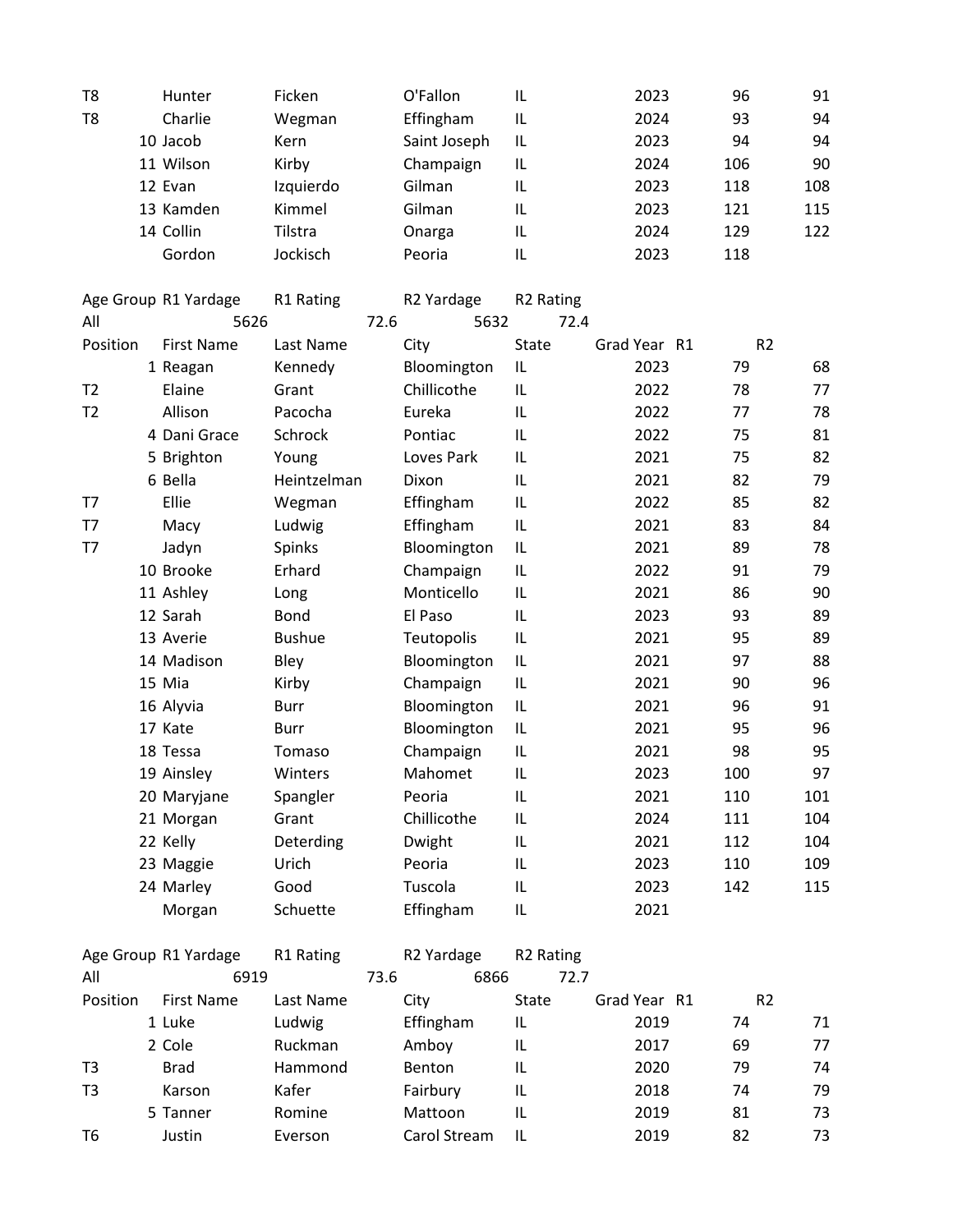| Т6 | Callaway   | Smith    | Effingham    | IL | 2017 | 80 | 75 |
|----|------------|----------|--------------|----|------|----|----|
| T6 | Hunter     | Keith    | Rossville    | IL | 2018 | 79 | 76 |
|    | 9 Jake     | Kennedy  | <b>Henry</b> | IL | 2017 | 79 | 81 |
|    | 10 Brandon | Rowe     | Oakwood      | IL | 2017 | 81 | 80 |
|    | 11 Austin  | Young    | Loves Park   | IL | 2022 | 86 | 78 |
|    | 12 Nick    | Pinter   | Westville    | IL | 2019 | 83 | 82 |
|    | 13 Jared   | Shaw     | Benton       | IL | 2020 | 90 | 80 |
|    | 14 Sam     | Jockisch | Peoria       | IL | 2016 | 88 | 86 |
|    | 15 Blake   | Wolfe    | Charleston   | IL | 2020 | 88 | 91 |
|    |            |          |              |    |      |    |    |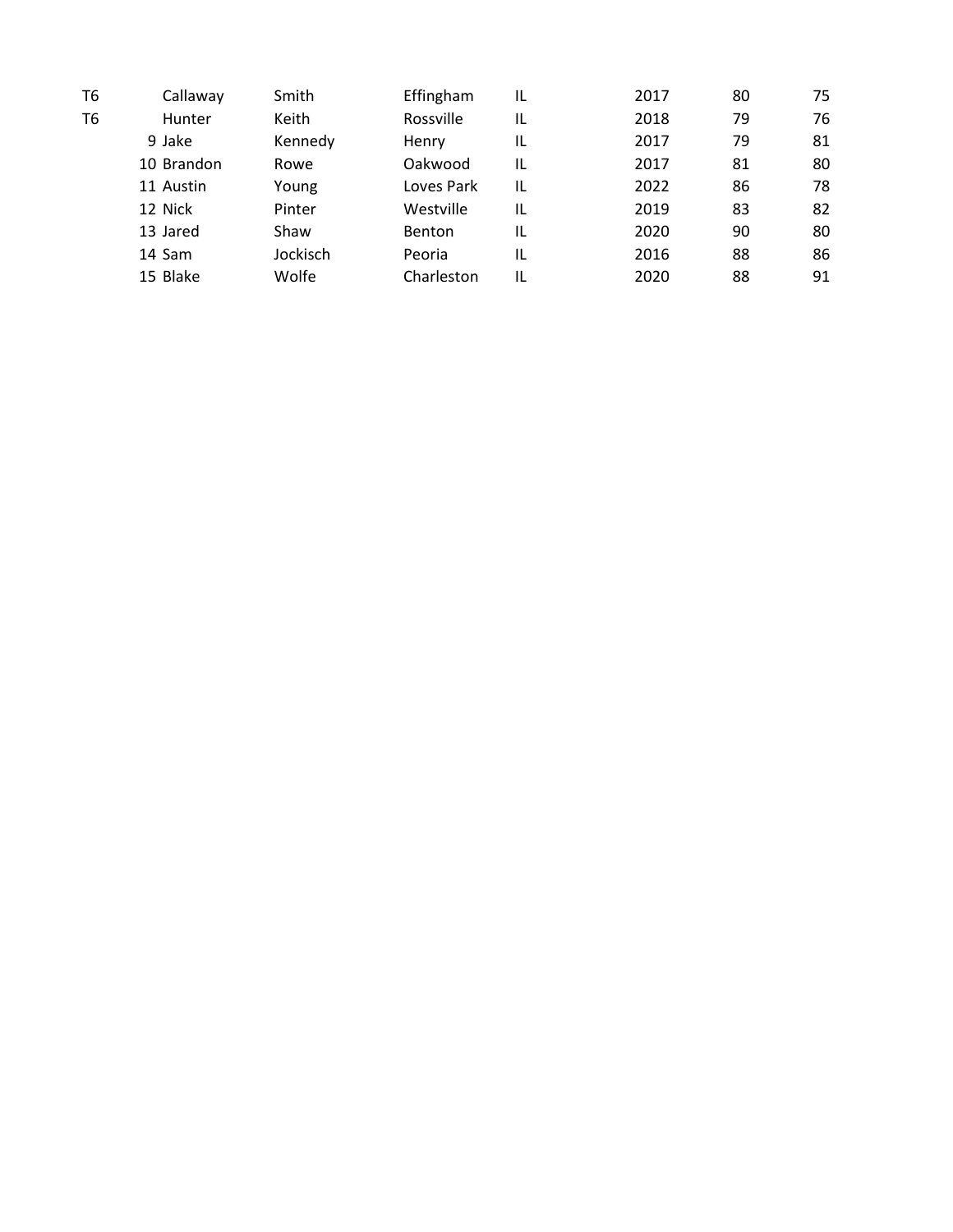WD/DQ Won Playoff

NS

WD/DQ Won Playoff